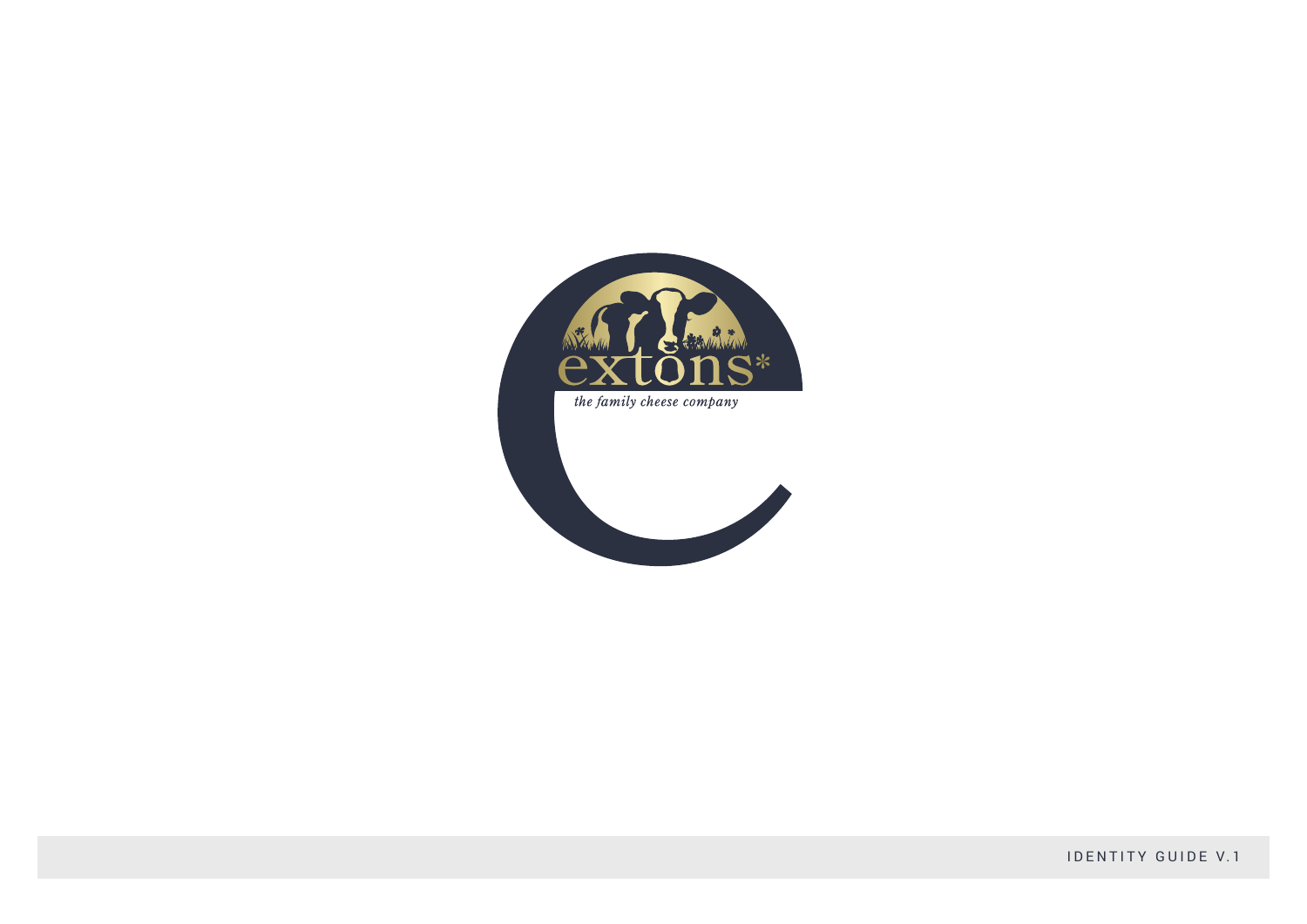# The Extons Logo

Please ensure the Extons logo always appears as shown in this brief guide.

The logo must never be re-drawn, re-coloured or altered in any way. It should always be seen with the specified fonts and colourways.



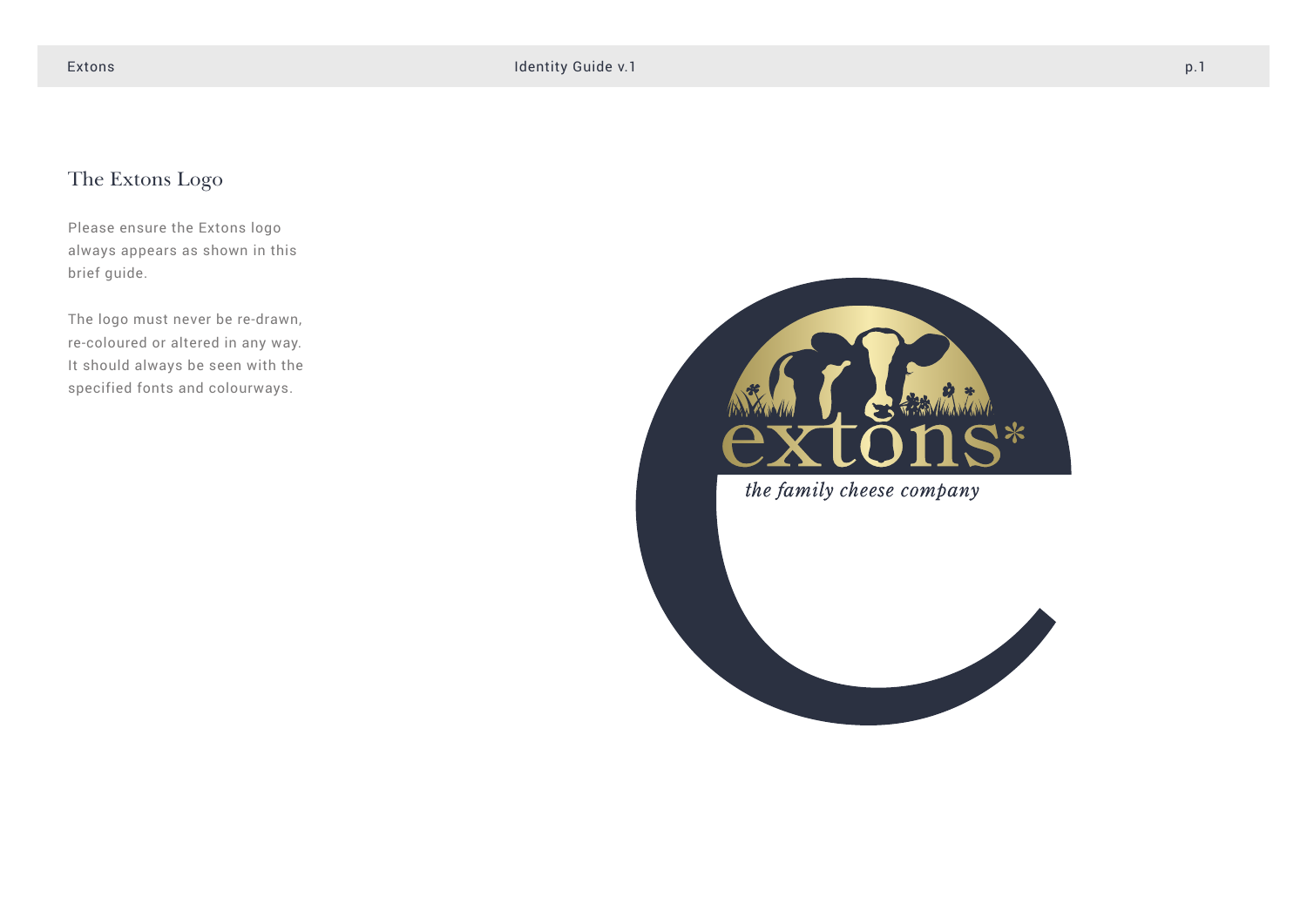## The Extons Colour Palette

To keep colour consistency across all media, please adhere to the following corporate colour breakdowns.



# Extons Navy

.

.

| CMYK       | 44 / 21 / 00 / 81 |
|------------|-------------------|
| <b>RGB</b> | 42/58/78          |
| HTML       | 2A3A4F            |
| Pantone    | 547               |



### Extons Gold

.

| CMYK    | 37/38/73/7 |
|---------|------------|
| RGB     | 161/142/91 |
| HTMI    | A18F5B     |
| Pantone | 872        |



### Extons Slate

| CMYK.      | 00 / 00 / 00 / 60 |
|------------|-------------------|
| <b>RGB</b> | 128 / 130 / 132   |
| HTML       | 808284            |
| Pantone    | Cool Gray 9       |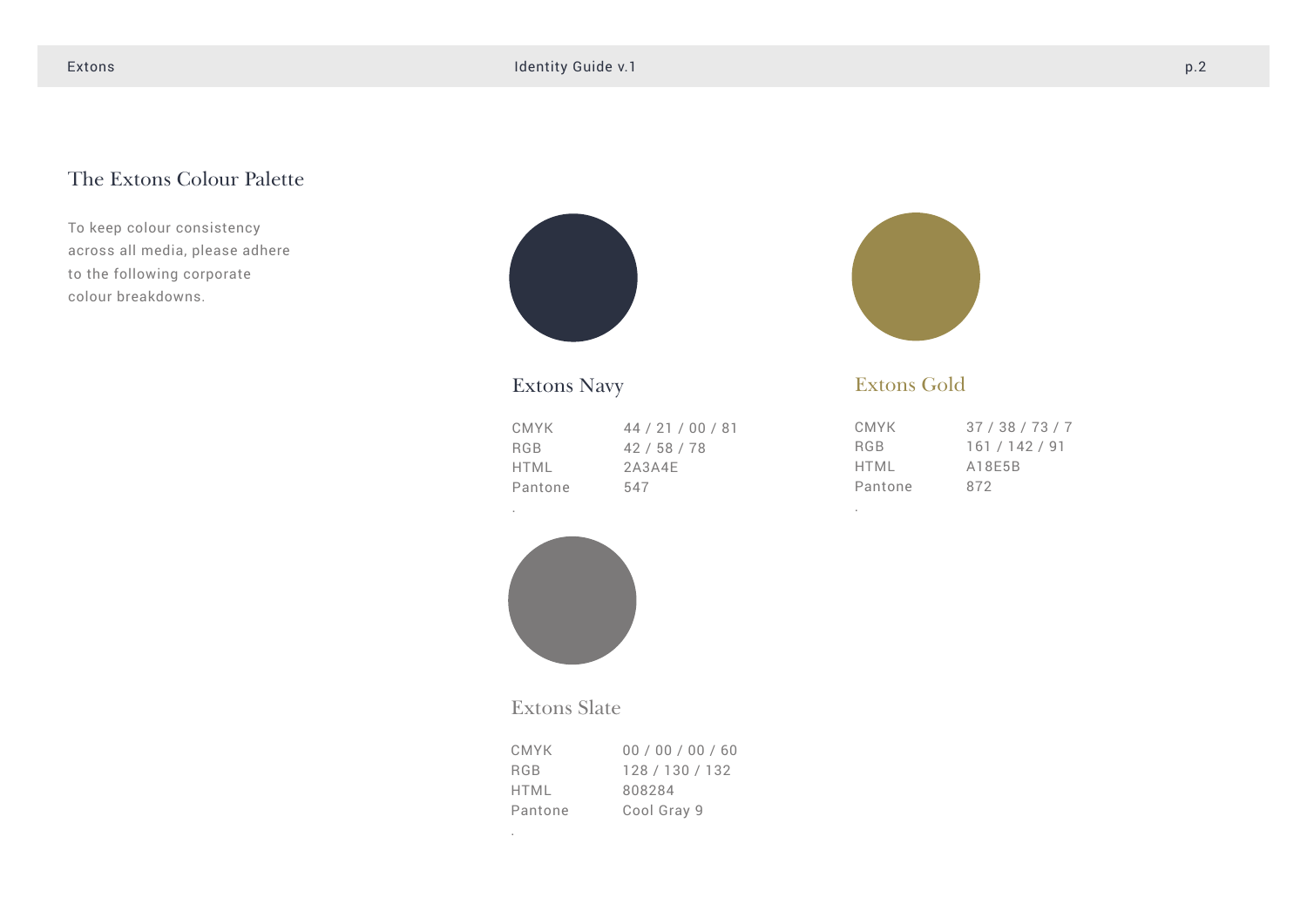### Extons Logo Variants

The preferred logo option for Extons is the positive version. However there are some circumstances where this format can't be used.

Please see the logos and information opposite and use as a guide to which format of logo should be used in different applications.



Positive CMYK *For use in full colour and digital printing*

Positive 2 Colour PANTONE Logo *For use in 2 colour spot printing*



Positive MONO *For use when printing in black and white*



Positive Single Colour PANTONE *For use in single colour printing*



Negative WHITE *For use in single colour printing. Only to be used when printing on a blue background, i.e. promotional items*